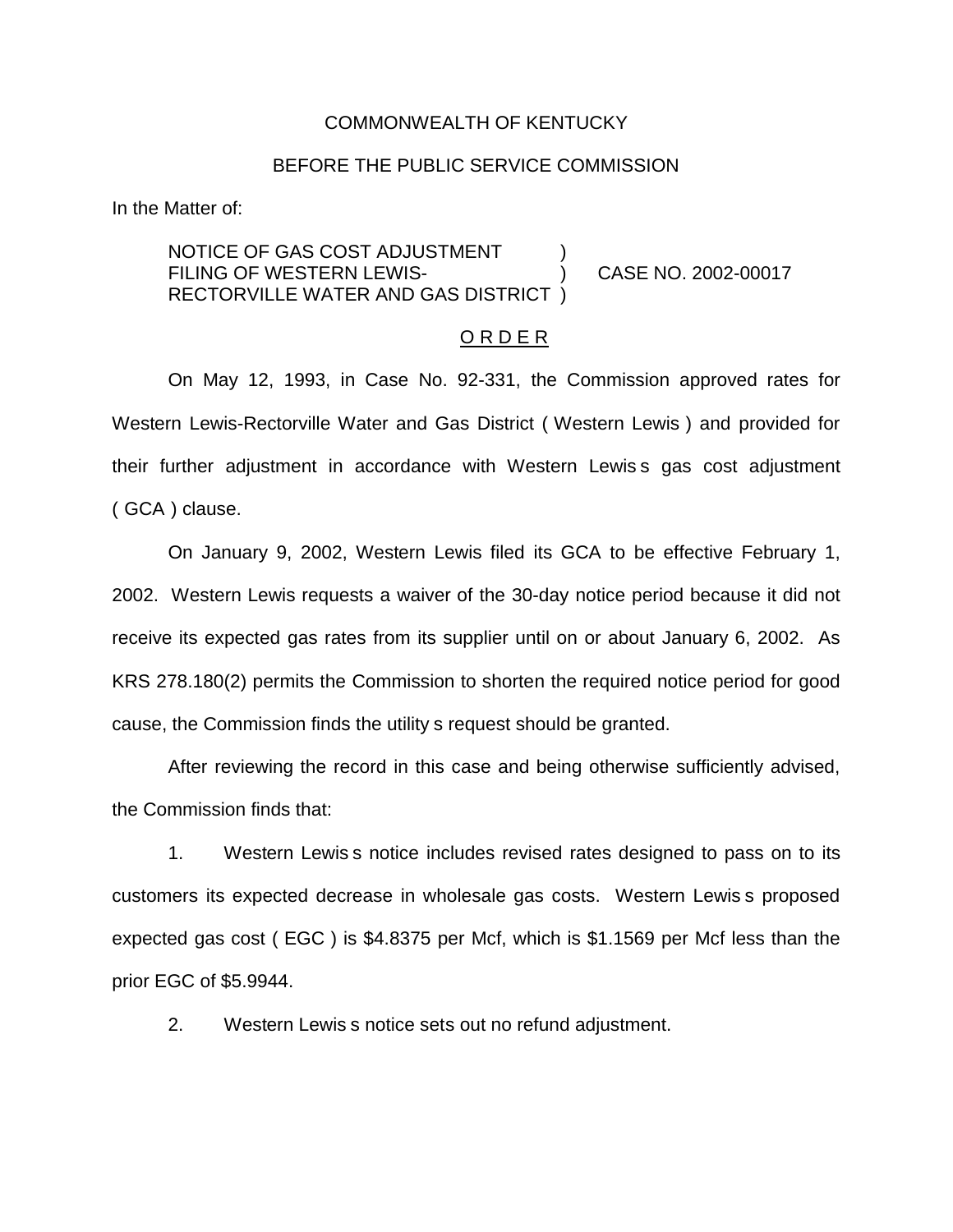3. Western Lewis s notice sets out no current actual adjustment ( AA ). Western Lewis s total AA is (13.58) cents per Mcf, which is 12.39 cents per Mcf less than the previous total AA.

4. Western Lewis s notice sets out no current quarter balance adjustment ( BA ). Western Lewis s total BA is (.1) cent per Mcf, which is no change from the previous total BA.

5. These combined adjustments produce a gas cost recovery rate ( GCR ) of \$4.7007 per Mcf, which is \$1.2808 per Mcf less than the previous rate of \$5.9815.

6. The rates in the Appendix to this Order are fair, just, and reasonable, in the public interest, and should be approved for bills rendered by Western Lewis on and after February 1, 2002.

IT IS THEREFORE ORDERED that:

1. The rates in the Appendix to this Order are approved for bills rendered on and after February 1, 2002.

2. Within 20 days of the date of this Order, Western Lewis shall file with this Commission its revised tariffs setting out the rates authorized herein.

Done at Frankfort, Kentucky, this 29<sup>th</sup> day of January, 2002.

By the Commission

ATTEST: